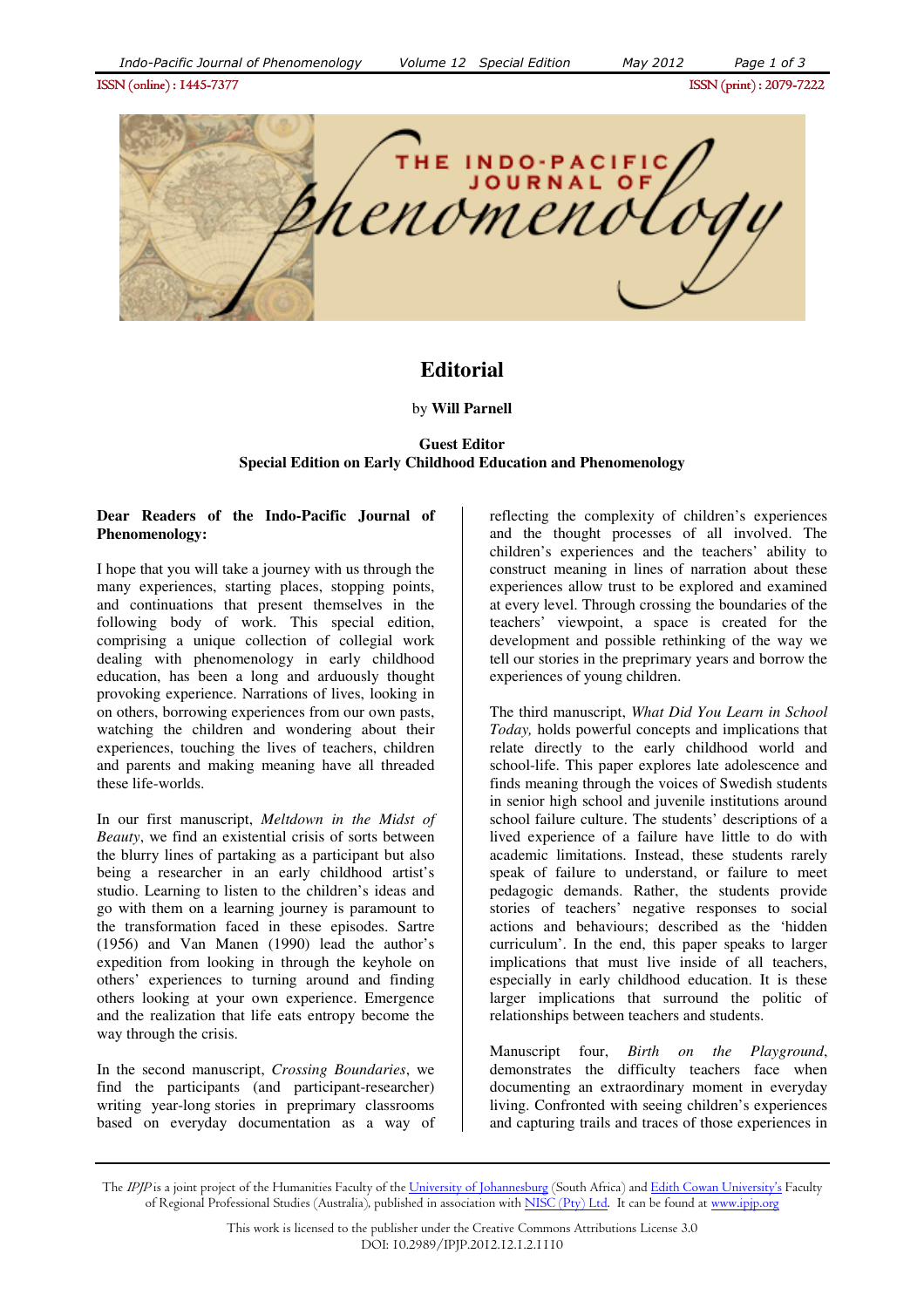photography and note-keeping, the participantresearcher finds herself revisiting five-year old boys playing pregnancy. This experience brings to light the complex questions about who we become through our play-acting and what becomes of our developing sense of identity. Boys taking on the experiences of pregnancy and birthing leave us wondering how this shapes being-ness, the insides of them and the resulting teacher's practices. A fantastical voyage around the implications for teachers, teaching and listening to children follows the threads of this happening.

The fifth manuscript, *Children Dwelling in the Absence of Home*, is a beautifully written paper that gives great care and detail to capturing the phenomenological aspects of children's lives. It is also very timely since the policies surrounding immigrant families in many parts of the world is such a current topic. The article gives us another view of what life can be like for children in our preprimary classrooms and could prove very useful in providing different perspectives on issues faced daily by preservice and in-service teachers. It is easy to fall in love with this heart-felt research and know that the readers' lives are changed by encountering what the author has found and exchanged with us through this article.

The final manuscript, *Is Experimenting on an Immanent Level Possible in RECE*, moves us beyond words. We live in our own experience of reading this paper and it shifts our being. The paper feels as if it

exists somewhere in the in-between (A'Beckett, 2007) of the reader and the writer. This paper takes a very Deleuzean approach to writing and makes us reread, take side trails on purpose, and forces connections personal to each reader. The experience of reading the paper is akin to a meandering in the woods that does not allow us go astray if we see the whole forest at some point. The multifaceted layers of experience in this paper guide us to our own power and voice; from the readers' understandings and author's personal experiences to the "welcomed guests" in *La Borde* and the preprimary educators in a political row. This paper treats desire, transcendence, imminence, and hope - mentally and physically - and carries with it a journey for the reader. As early childhood educators, we are moved to rise up in our desire and create a thundering fissure in the world to declare our entrance and stake our own claim in reconceptualizing early childhood education.

Further (so as to not create an ending but a beginning), this journey and these life-worlds hold up innovative ways of pressing into the world. The *IPJP*, and its Editor-in-Chief, have given us an opportunity to exchange in alternative conceptualizations and practices of research in early childhood education. We thank them from the depths of our hearts and minds! Re-searching the phenomenon, the experience, and the situated meaning, finds us in an unconventional paradigm; one we hope to engage, enact, interrogate, and challenge to grow rhizomatically.

# **Referencing Format**

Parnell, W. (2012). Guest Editorial. *Indo-Pacific Journal of Phenomenology*, 12 (Special Edition, May: *Early Childhood Education and Phenomenology*), 3 pp. doi: 10.2989/IPJP.2012.12.1.2.1110

## **About the Author**



Professor Will Parnell is an Assistant Professor in Education and is the Pedagogical Director of the early childhood schools (www.cdfs.pdx.edu) at Portland State University. He also coordinates the Master's specialization in early childhood education for the Graduate School of Education's Curriculum and Instruction Department.

Will currently serves on the Portland Children's Council of Oregon, the Reconceptualizing Early Childhood Education program committee, and is a School Board member at a local charter school (The Emerson School) as well as at a private elementary school (A Renaissance School of Arts and Sciences).

Will finished his doctorate in education at PSU in 2005, and has since been researching the experiences and meaning of the Reggio-inspired studio, and children's creative expression and representational work. Will's specialty areas are making meaning of studio teaching experiences, researching environments, designs, and cultural equity in early education, as well as documenting young children's learning, and facilitating teacher narratives.

The *IPJP* is a joint project of the Humanities Faculty of the <u>University of Johannesburg</u> (South Africa) and <u>Edith Cowan University's</u> Faculty of Regional Professional Studies (Australia), published in association with <u>NISC (Pty) Ltd</u>. It can be found at <u>www.ipjp.org</u>